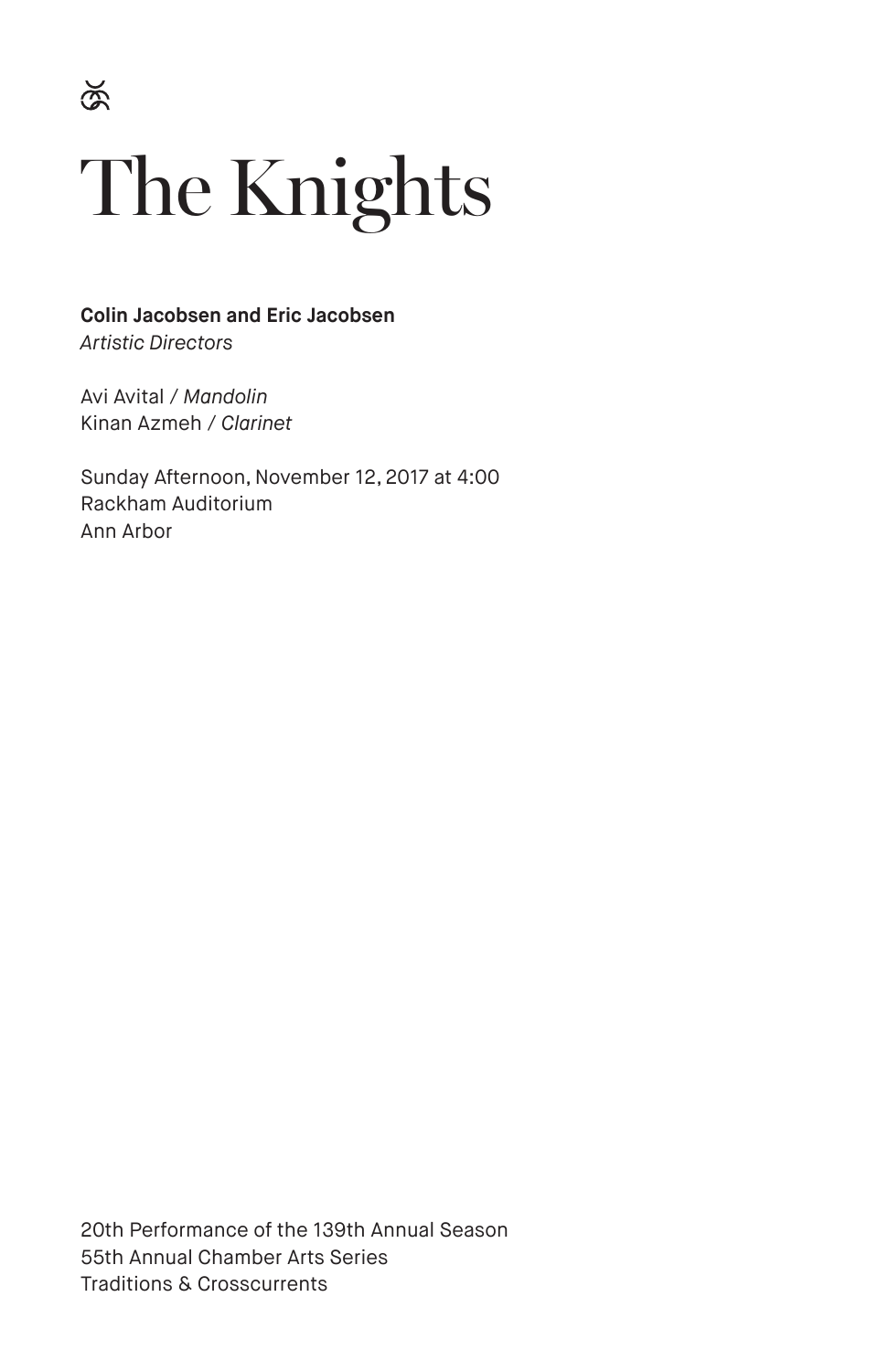This afternoon's performance is supported by Ellie Serras.

Media partnership provided by WGTE 91.3 FM.

Special thanks to Mark Clague, Jonathan Kuuskoski, and Caitlin Taylor for their participation in events surrounding this afternoon's performance.

The Knights appear by arrangement with Opus 3 Artists.

In consideration of the artists and the audience, please refrain from the use of electronic devices during the performance.

The photography, sound recording, or videotaping of this performance is prohibited.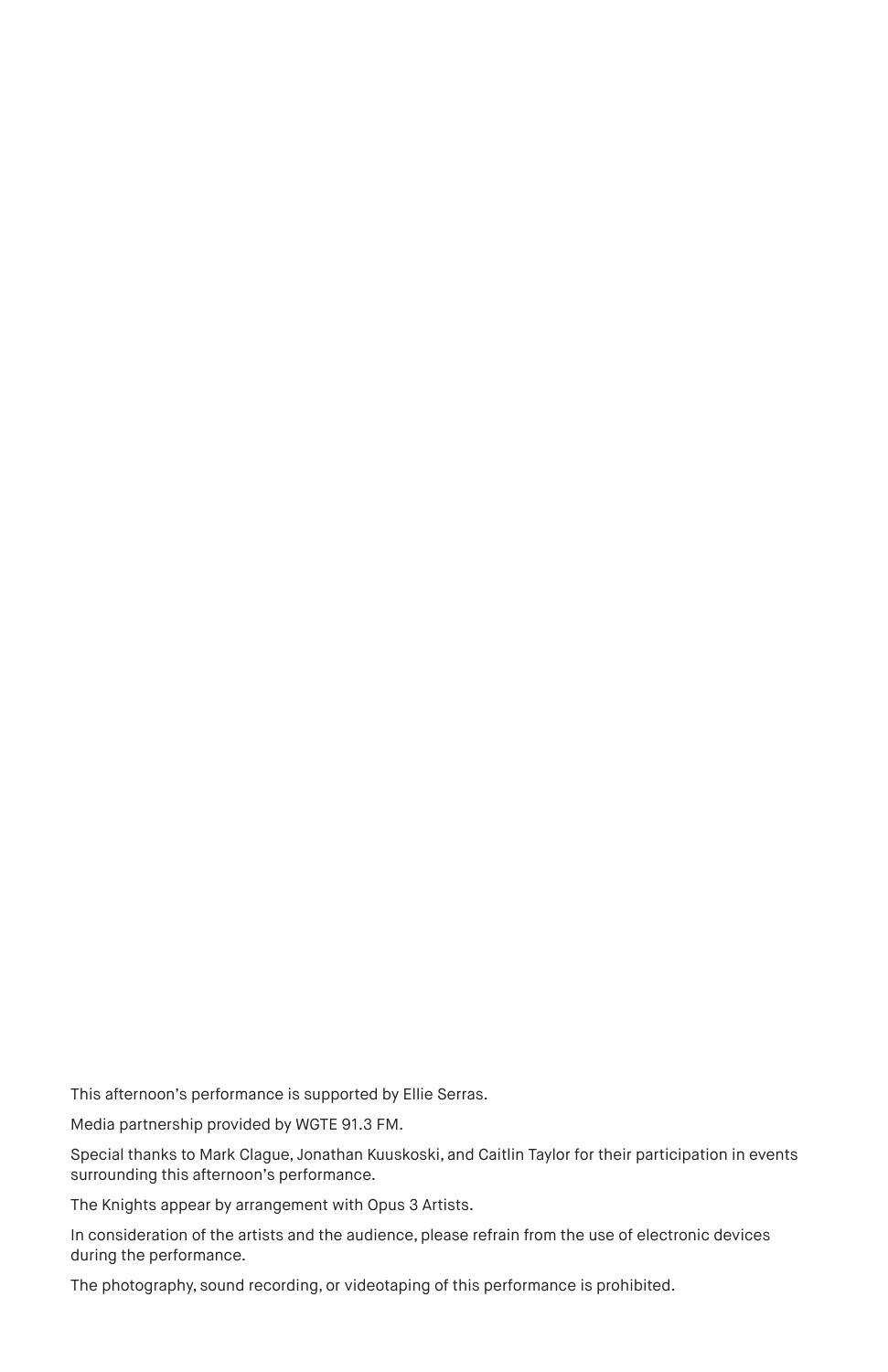# **PROGRAM**

#### **Suite Upon One Note**

*Kinan Azmeh, Avi Avital, The Knights*  **Improvisation Upon One Note**

*Henry Purcell* **Fantasia Upon One Note**

*Giovanni Sollima* **Viaggio in Italia** (excerpt)

La Camera Bianca

Mr. Avital, Mr. Azmeh

*Osvaldo Golijov*  **Lullaby and Doina** 

Alex Sopp, *flute*; Mr. Azmeh

#### *Johann Sebastian Bach, Arr. Avi Avital*

**Concerto No. 1 in d minor for Harpsichord, Strings, and Continuo, BWV 1052**

Allegro Adagio Allegro

Mr. Avital

#### **Intermission**

#### *Franz Schubert, Arr. Colin Jacobsen* **The Shepherd on the Rock, D. 965**

Mr. Avital, Mr. Azmeh, Alex Sopp, *flute*

*Kinan Azmeh* **Concertino Grosso**

*Azmeh* **Suite for Improvisers and Orchestra** (excerpt)

November 22

*Colin Jacobsen, Siamak Aghaei* **Ascending Bird**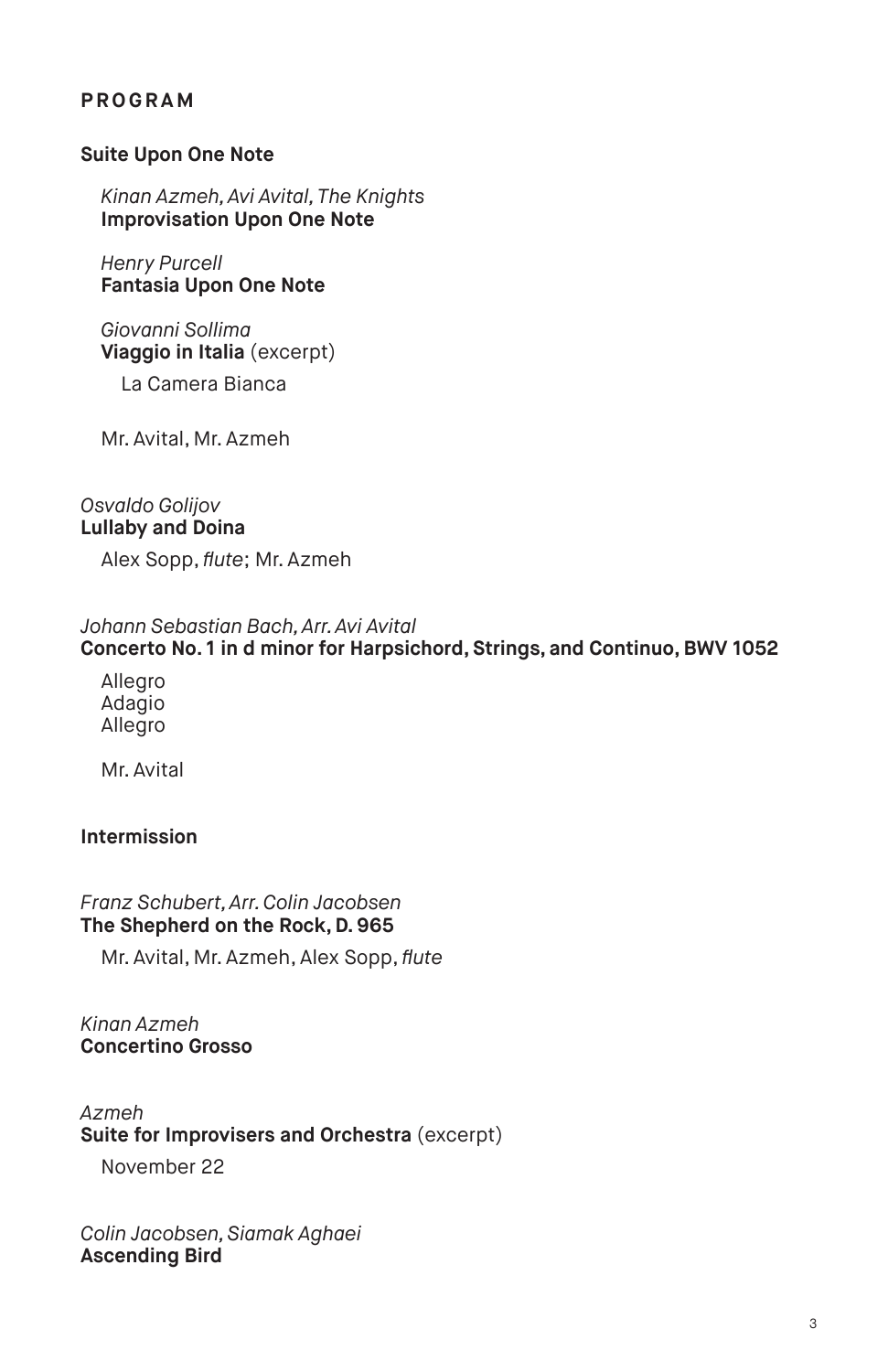# **ARTIST STATEMENT**

The Knights are always seeking musical adventurers musicians, like us, who come from a deeply rooted tradition but are eager to look beyond those roots and embrace new means of expression. Mandolinist Avi Avital and clarinetist Kinan Azmeh are our ideal collaborators, bringing new awareness to their instruments through an inventive virtuosity. We're so thrilled to present a program for you tonight that embraces a wide diversity of musical languages, all while remaining rooted in our shared classical tradition.

From Europe, we will experience the pastoral longings of an alpine shepherd in one of Franz Schubert's last works, *The Shepherd on the Rock,* newly arranged in an instrumental version for The Knights with Mr. Azmeh and Mr. Avital. We will also hear some of Elizabethan England's most astonishing counterpoint and harmonies in Purcell's *Fantasia Upon One Note*. A new world premiere by Mr. Azmeh pays homage to the Baroque tradition of multiple solo voices in dialogue with the collective in his original work, *Concertino Grosso*. We also travel through the Mediterranean and Middle East with Sicilian composer Giovanni Sollima; the piece *Ascending Bird*, based on an ancient Persian parable of spiritual transcendence; and with Mr. Avital's and Mr. Azmeh's solos, improvisations, and compositions throughout the night.

— Colin Jacobsen, *artistic director*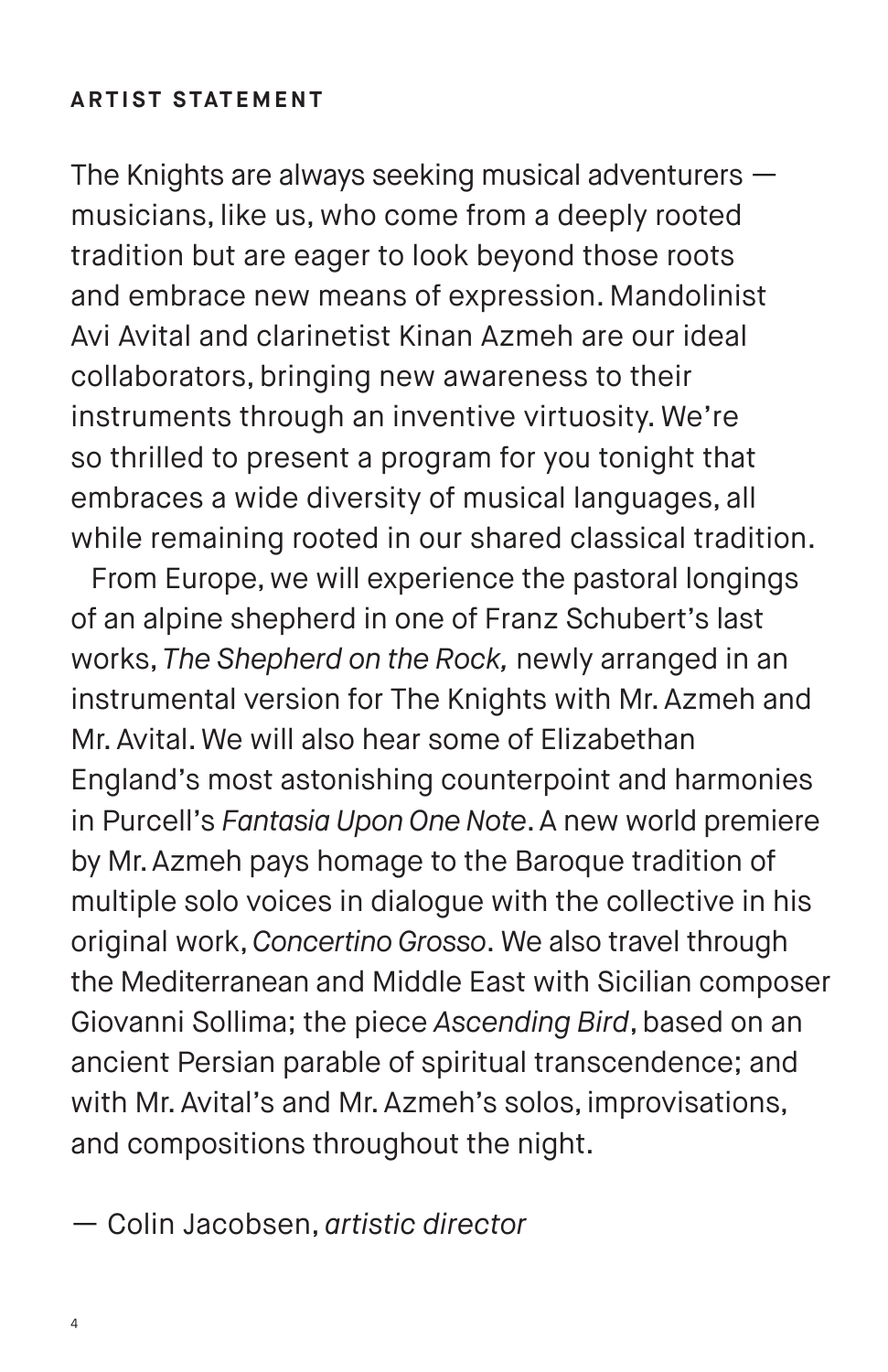#### **SUITE UPON ONE NOTE:**

#### **IMPROVISATION UPON ONE NOTE (2017)**

#### **FANTASIA UPON ONE NOTE (1680)**

Henry Purcell *Born September 10, 1659 in Westminster, United Kingdom Died November 21, 1695 in Westminster*

#### **VIAGGIO IN ITALIA (EXCERPT) (2000)**

Giovanni Sollima *Born October 24, 1962 in Palermo, Italy*

UMS premieres: *Improvisation Upon One Note* has never been performed on a UMS concert. Purcell's *Fantasia Upon One Note*: The Scottish Ensemble; April 2013 in Hill Auditorium. Sollima's *Viaggio in Italia*: The Silk Road Ensemble; March 2013 in Hill Auditorium.

#### **Snapshots of History…In 1680:**

- · Comédie-Française is founded by decree of Louis XIV of France as La maison de Molière in Paris
- · The first documented tornado in America hits Cambridge, Massachusetts
- · The Whigs organize processions, to burn effigies of the Pope in London

#### **Snapshots of History…In 2000:**

- · The first resident crew enters the International Space Station
- · The PlayStation 2 is released in Japan
- · America Online purchases Time Warner for \$162 billion

This opening suite of three interconnected pieces introduces The Knights and special guests Avi Avital and Kinan Azmeh. We also get a chance to look carefully at the building blocks of music, as melody comes to the forefront of a modal improvisation over a 'C' drone note. That 'C' drone carries on throughout Purcell's kaleidoscopic counterpoint, which introduces harmony into the program, but still tied to one note.

Finally, in contemporary composer Giovanni Sollima's "La Camera Bianca," rhythm becomes the primary driving element of a piece that very much is indebted to Sicilian history as a crossroads of the Mediterranean.

*Program note by Colin Jacobsen.*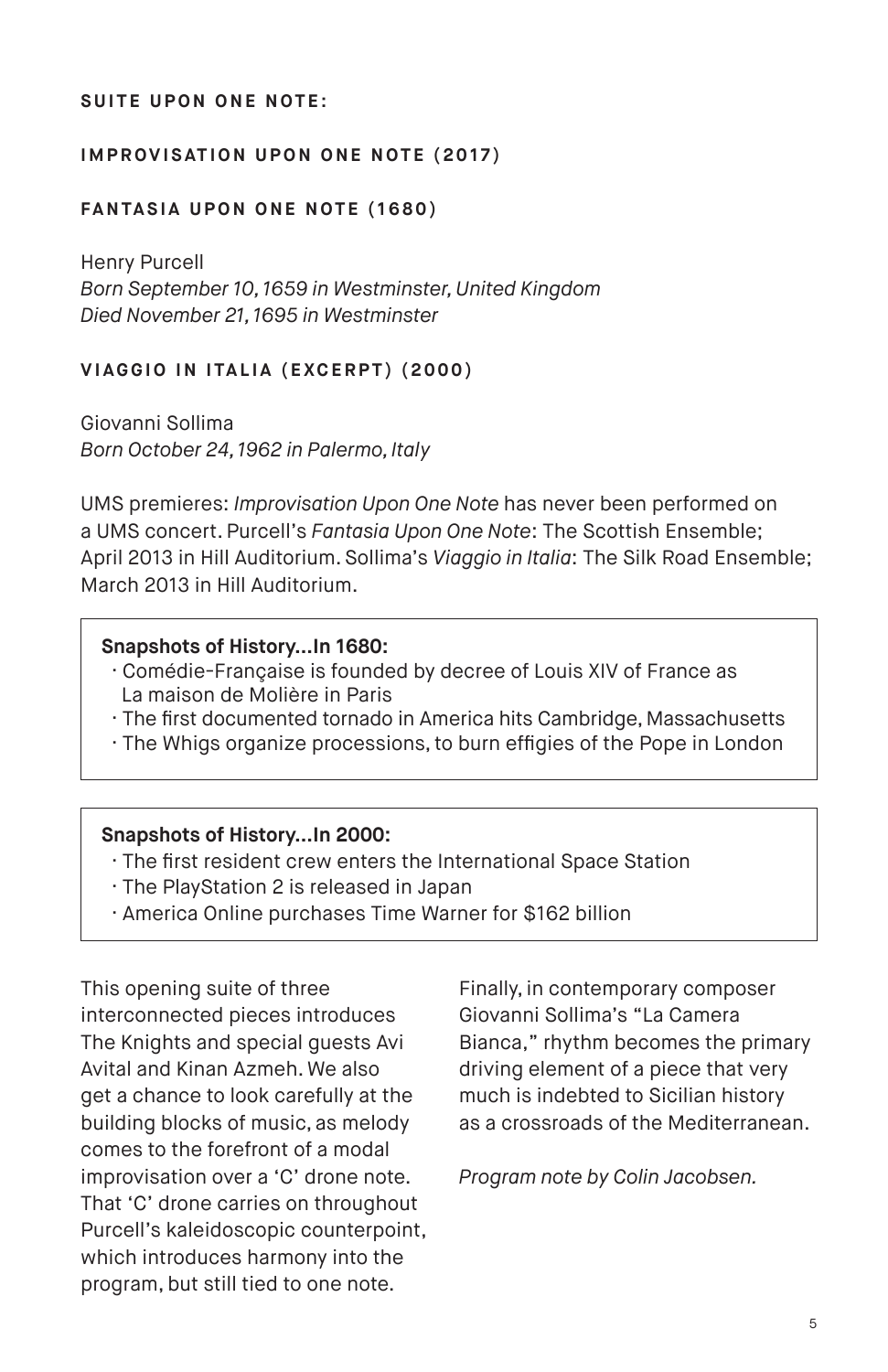# **LULLABY AND DOINA (2001)**

Osvaldo Golijov *Born December 5, 1960 in La Plata, Argentina*

UMS premiere: This piece has never been performed on a UMS concert.

#### **Snapshots of History…In 2001:**

- · The Netherlands' Act on the Opening up of Marriage goes into effect, allowing same-sex couples to marry legally for the first time in the world
- · Nearly 3,000 people are killed in the 9/11 terrorist attacks in the US
- · The iPod is introduced by Apple; Microsoft releases Windows XP

This piece starts with a set of variations on a Yiddish lullaby that I composed for Sally Potter's film *The Man Who Cried*, set to function in counterpoint to another important music theme in the soundtrack: Bizet's aria "Je Crois Entendre Encore" from *The Pearl Fishers*. In her film, Sally explores the fate of Jews and Gypsies in Europe during the midyears of the 20th century, through a love story between a Jewish young woman and a Gypsy young man. The lullaby metamorphoses into a dense and dark *doina* (a gypsy slow, *rubato* genre) featuring the lowest string of the violas. The piece ends in a fast gallop boasting a theme that I stole from my friends of the wild gypsy band Taraf de Haïdouks.

*Program note by Osvoldo Golijov.*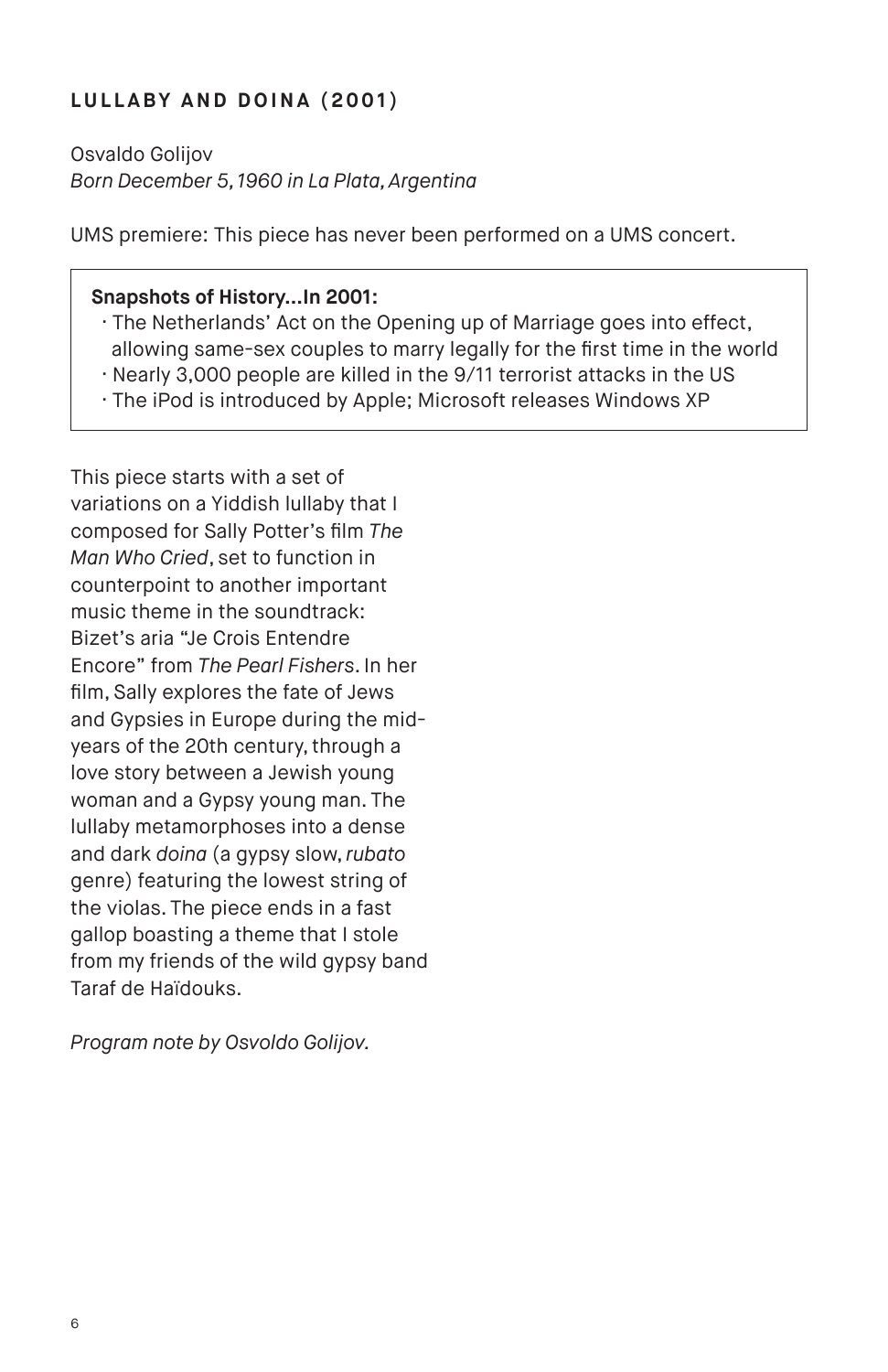# **CONCERTO NO. 1 IN D MINOR FOR HARPSICHORD, STRINGS, AND CONTINUO, BWV 1052 (1730–33)**

Johann Sebastian Bach *Born March 31, 1685 in Eisenach, Germany Died July 28, 1750 in Leipzig*

Arr. Avi Avital *Born October 19, 1978 in Beersheba, Israel*

UMS premiere: Chicago Symphony Baroque Orchestra conducted by Jean Martinon with Kenneth Gilbert on harpsichord; June 1967 at the Fair Lane in Dearborn.

#### **Snapshots of History…In 1733:**

- · The first Freemasons lodge opens in Boston
- · British colonist James Oglethorpe founds Savannah, Georgia
- · The right of Canadians to keep slaves is upheld in Quebec

Bach has always been a dominant part of my musical life. It is the absolute nature of Bach's music that has given me the freedom to offer this interpretation of *Concerto No. 1 in d minor for Harpsichord, Strings, and Continuo*. The original is lost, but there are reconstructions written for violin and these feel organic to play on the mandolin. However, the music goes far beyond any given instrument.

I wanted to go further: I wanted to underline Bach's universality. My transcription falls somewhere between the harpsichord and violin versions, looking deep into the music to find out what it needs and what adaptations I can make. The d-minor Concerto involves long sections written almost continuously in semiquavers (16th notes). These carry the intensity of this incredibly dramatic piece. But if you "zoom out," you can hear the structure more clearly. I seek to give a sense of these solid, long phrases.

Bach's music is full of secrets. No matter how long you've been playing it, there is still something to discover every time. Using a different instrument allows you to hear its timelessness in a new way.

*Program note by Avi Avital.*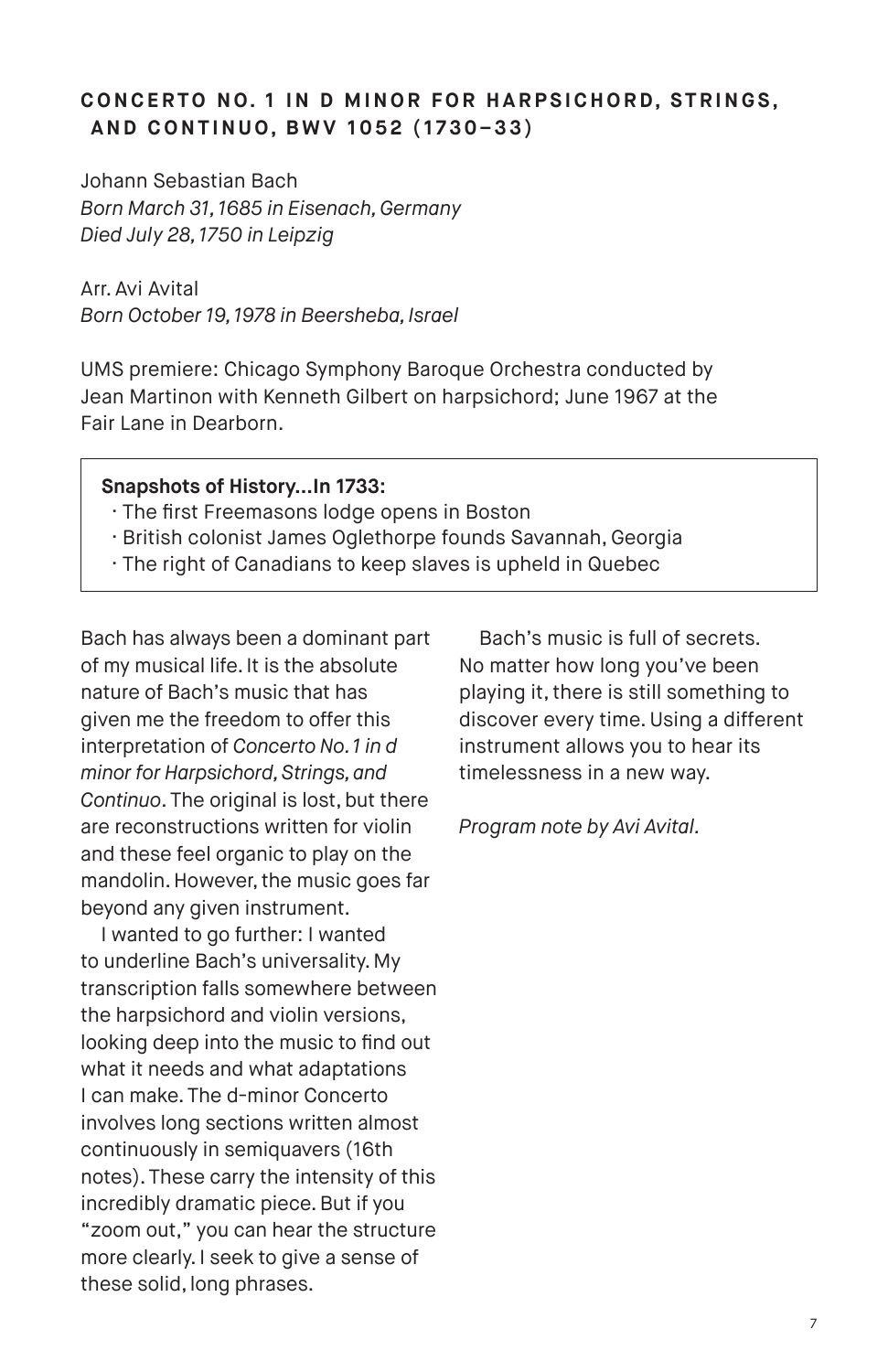#### **THE SHEPHERD ON THE ROCK, D. 965 (1828)**

Franz Schubert *Born January 31, 1797 in Alsergrund, Vienna Died November 19, 1828 in Vienna*

Arr. Colin Jacobsen *Born 1978* 

UMS premiere: Soprano Roberta Peters, flutist Samuel Pratt, and pianist Warner Bass; October 1953, Hill Auditorium.

#### **Snapshots of History…In 1828:**

- · Andrew Jackson is elected President of the United States
- · A typhoon kills nearly 10,000 people in Kyushu, Japan
- · Ányos Jedlik creates the world's first electric motor

The Knights have a special place in our hearts for Schubert, whose music lived mostly in living rooms and salons during his lifetime. The Knights' journey also began in a living room setting, and one of our missions is to attempt to transform any space that we're in  $-$  whether it's a large concert hall, a club, or public park into one of intimacy and connection.

*The Shepherd on the Rock* was Schubert's penultimate composition, bursting with sweet longing and a virtuosic ebullience in the final section. The clarinet is given a large role in the original song (for voice, clarinet, and piano), helping to paint the outdoor alpine scene of a shepherd longing for his love far below in the valley. At first glance, it is hard to imagine that Schubert was on the brink of death's door while writing this song, especially in light of the opening and ending sections. However, the middle section text speaks of all hope being abandoned. Even in the coda, the

idea of springtime coming and the desire to wander to a better place could be read as Schubert hinting at his own sense of mortality. Schubert often used the sounds of the street (i.e. hurdy gurdy in *Wintereisse*) and folk music to connect both to nature and the internal life of the characters in his songs. In arranging this song, I found that the mandolin enhances this bucolic atmosphere.

*Program note by Colin Jacobsen.*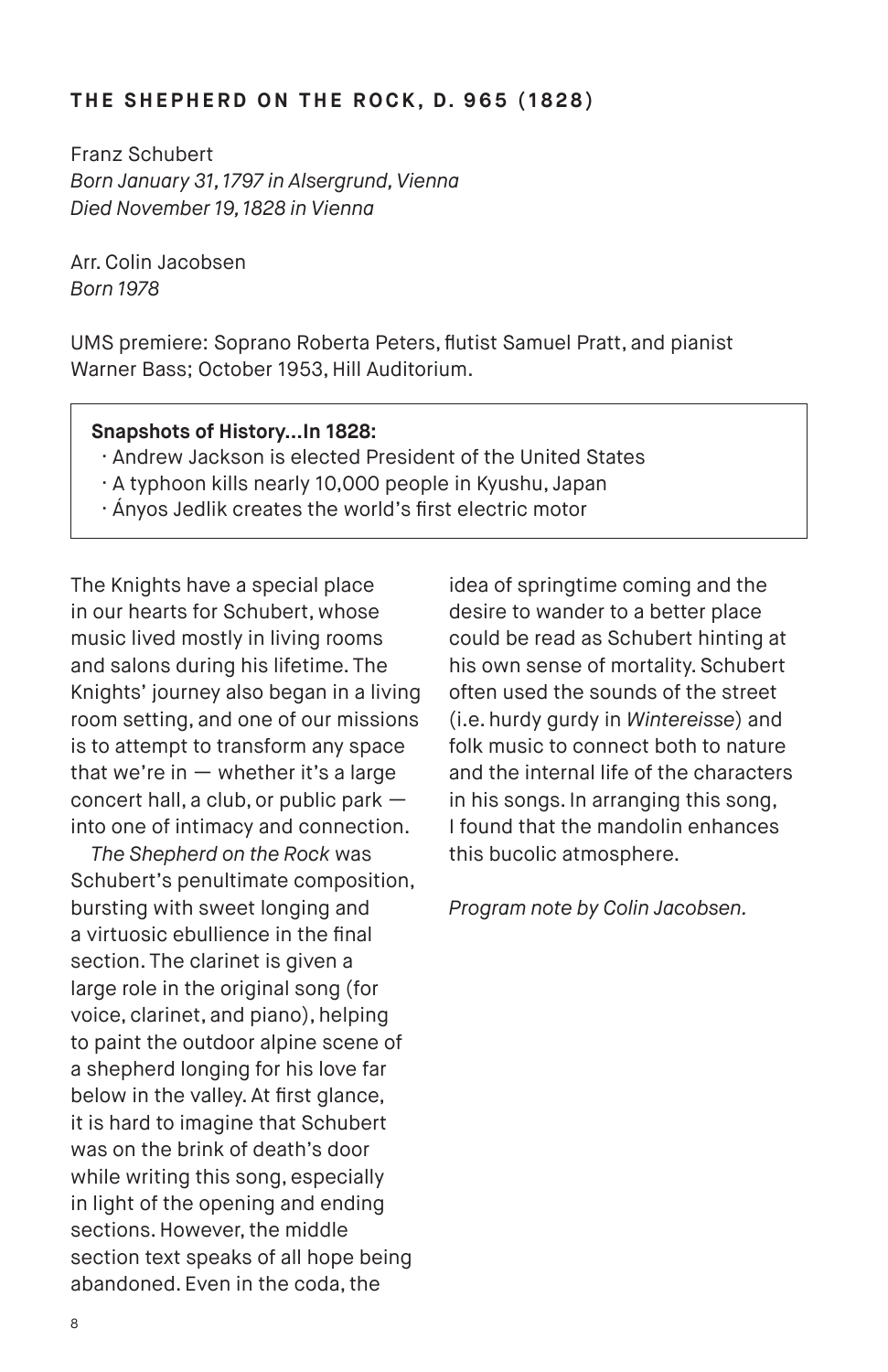# **CONCERTINO GROSSO (2017)**

Kinan Azmeh *Born June 10, 1976 in Damascus, Syria*

UMS premiere: This piece has never been performed on a UMS concert.

When I was approached by the Knights to write , I immediately imagined the excitement that might come from having a collective of individuals from different musical backgrounds approach a written score with maximum freedom and flexibility.

I imagined a piece that can take a variety of forms; solo parts that are not bound by the instruments and most importantly, an interaction between the individual (soloists) and the collective (orchestra) that is spontaneous and fragile. In this piece, everyone is a decision-maker and part of the creative process while giving room to the two main characters (in this case, a clarinet and a violin) to tell their stories.

I love writing for people and not for instruments, and writing for a group that one knows, loves, and trusts is a dream for any composer. Thank you to the Knights for this beautiful opportunity.

*Program note by Kinan Azmeh.*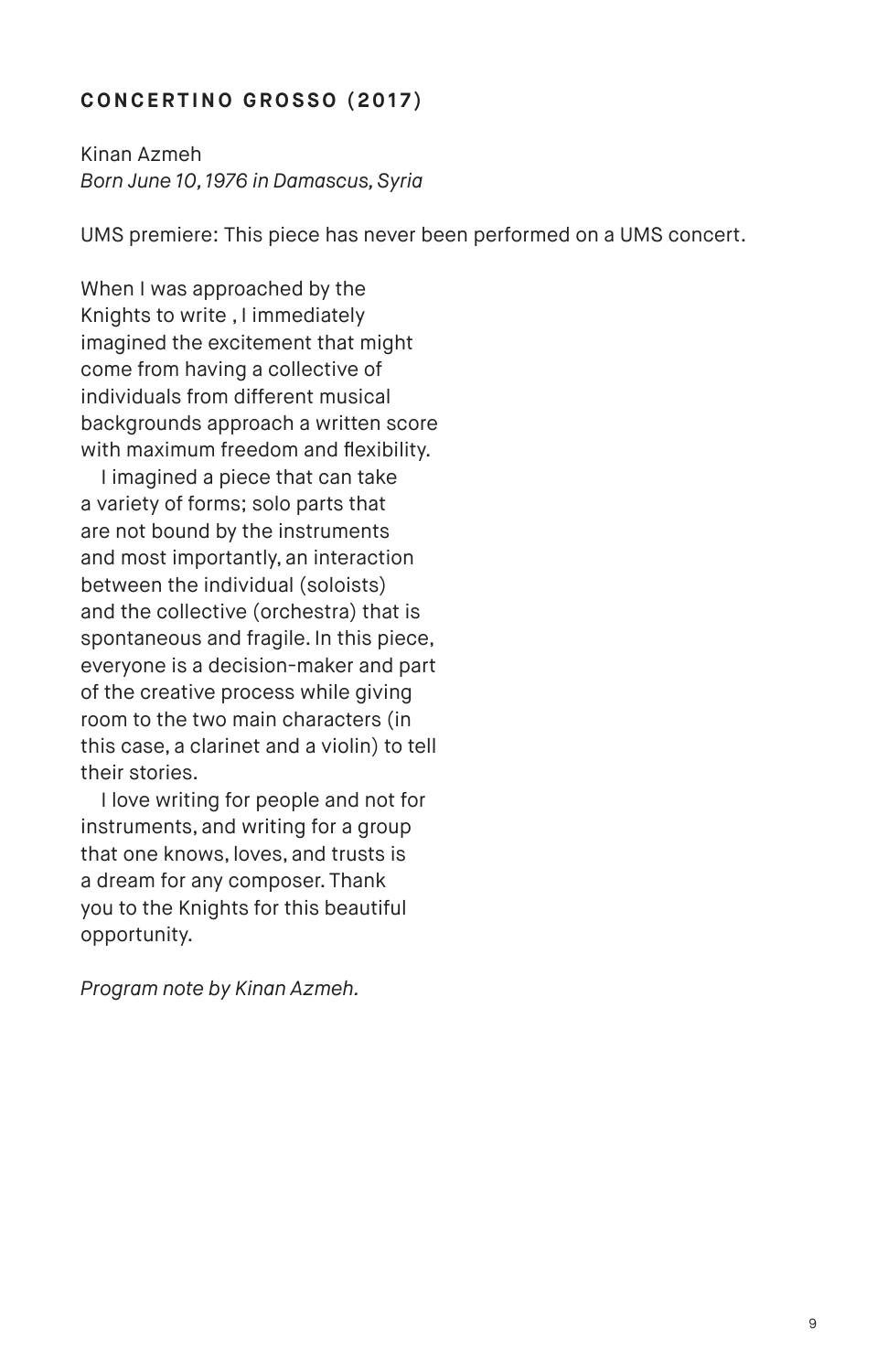# **SUITE FOR IMPROVISERS AND ORCHESTRA (EXCERPT) (2007)**

Azmeh

UMS premiere: These pieces have never been performed on a UMS concert.

#### **Snapshots of History…In 2007:**

- · France's TGV breaks the record for the world's fastest conventional train
- · Bulgaria and Romania join the European Union
- · ppalachian State beats Michigan 34–32 in one of the biggest upsets in college football

"November 22" is a meditative work that depicts sonic homesickness for the familiar ambient sounds of childhood. I wrote this piece while living abroad, inspired by memory of the sounds of the market that used to exist behind my parents' apartment in Damascus, and the way the slow and steady rhythm of life keeps moving regardless of one's emotions.

*Program note by Kinan Azmeh.*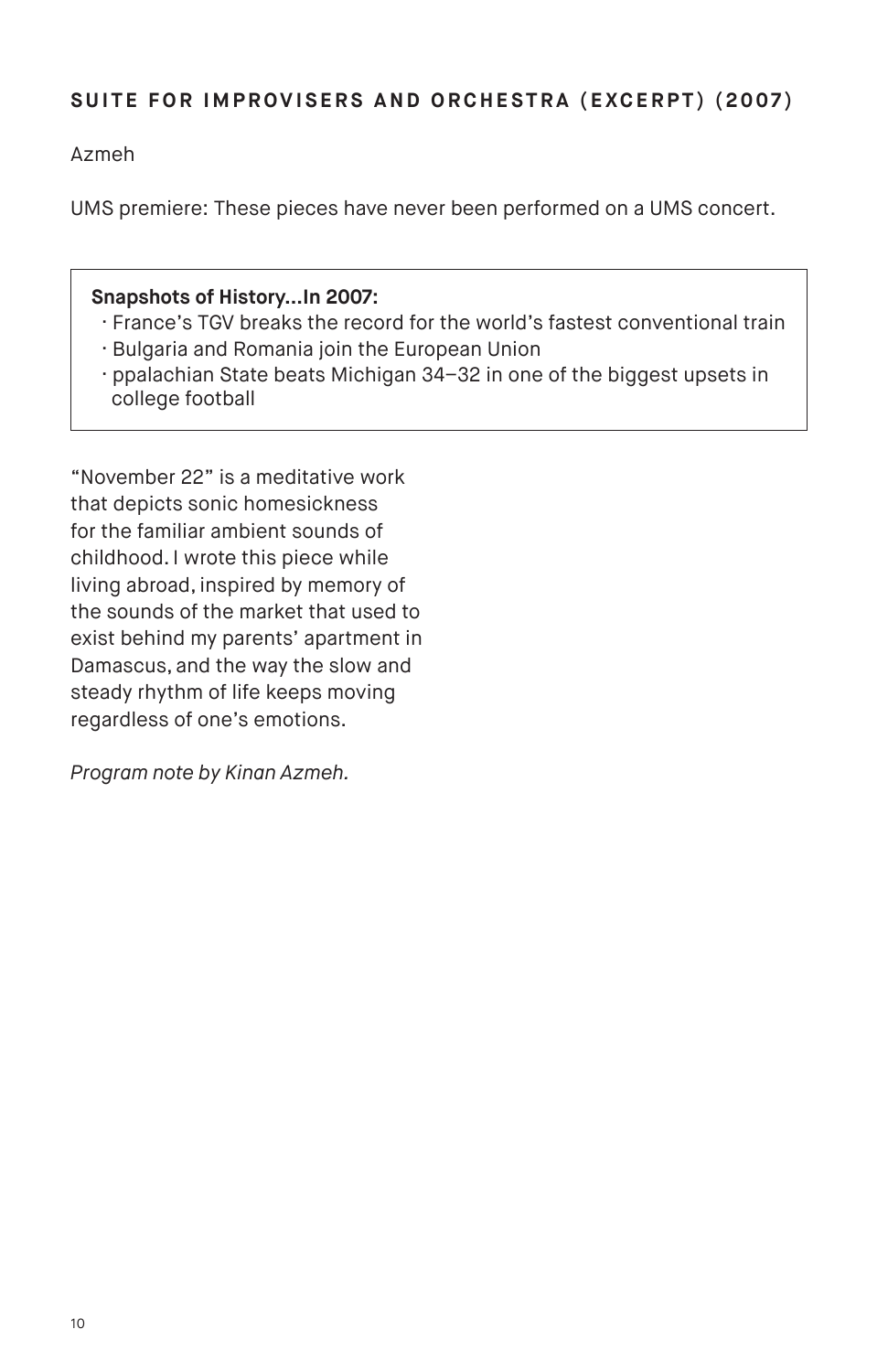# **ASCENDING BIRD (2004)**

Colin Jacobsen and Siamak Aghaei

*Mr. Jacobsen born 1978*

*Mr. Aghaei born 1974 in Ahraz, Iran*

UMS premiere: The Silk Road Ensemble; March 2013 in Hill Auditorium.

#### **Snapshots of History…In 2004:**

- · The first confirmed wolverine sighting in the state of Michigan in 200 years is spotted by coyote hunters in Ubly, Michigan
- · Armed robbers steal paintings from the Munch Museum in Oslo, Norway
- · Preliminary hearings begin in Iraq for the trial of Suddam Hussein

In the summer of 2004, I had the opportunity to visit Iran, the home of Siamak Aghaei and Kayhan Kalhor, musicians and friends that I met through Yo-Yo Ma's Silk Road Project. The visit was a cultural exchange made possible by Silkroad and was to prove a life-changing experience. Besides learning more about traditional Persian architecture, calligraphy, arts and crafts, and their close link to Persian music, I spent many hours in the homes of both Kayhan and Siamak listening to them play and talk about the philosophy behind their music.

Siamak is a bit of a modern-day Bartok in that he travels around Iran making field recordings of folk musicians from the many and varied traditions represented by the different regions of Iran. He dusted off one such recording and the sound that emerged from the speakers gave me a form of vertigo. My ears were held to attention by the sound of an incredibly potent and piercing instrument, which Siamak told me was made out of the fused bones of a bird and measured little

more than two inches in length. The music also encoded a popular mythical story of a bird attempting to fly to the sun. Failing on the first two attempts, on the third try the bird loses its physical body in the radiant embrace of the sun, a metaphor for spiritual transcendence. What emerged from this experience was *Ascending Bird* comprised of Siamak's reinterpretation of the traditional tune to which I added further textural layers and combined with an original introduction and coda. My first orchestration of this tune was for string quartet (Brooklyn Rider) and we recently recorded this full orchestral version (which I like to call "Big Bird") for our album *Azul*, which features our friend and mentor Yo-Yo Ma.

*Program note by Colin Jacobsen.*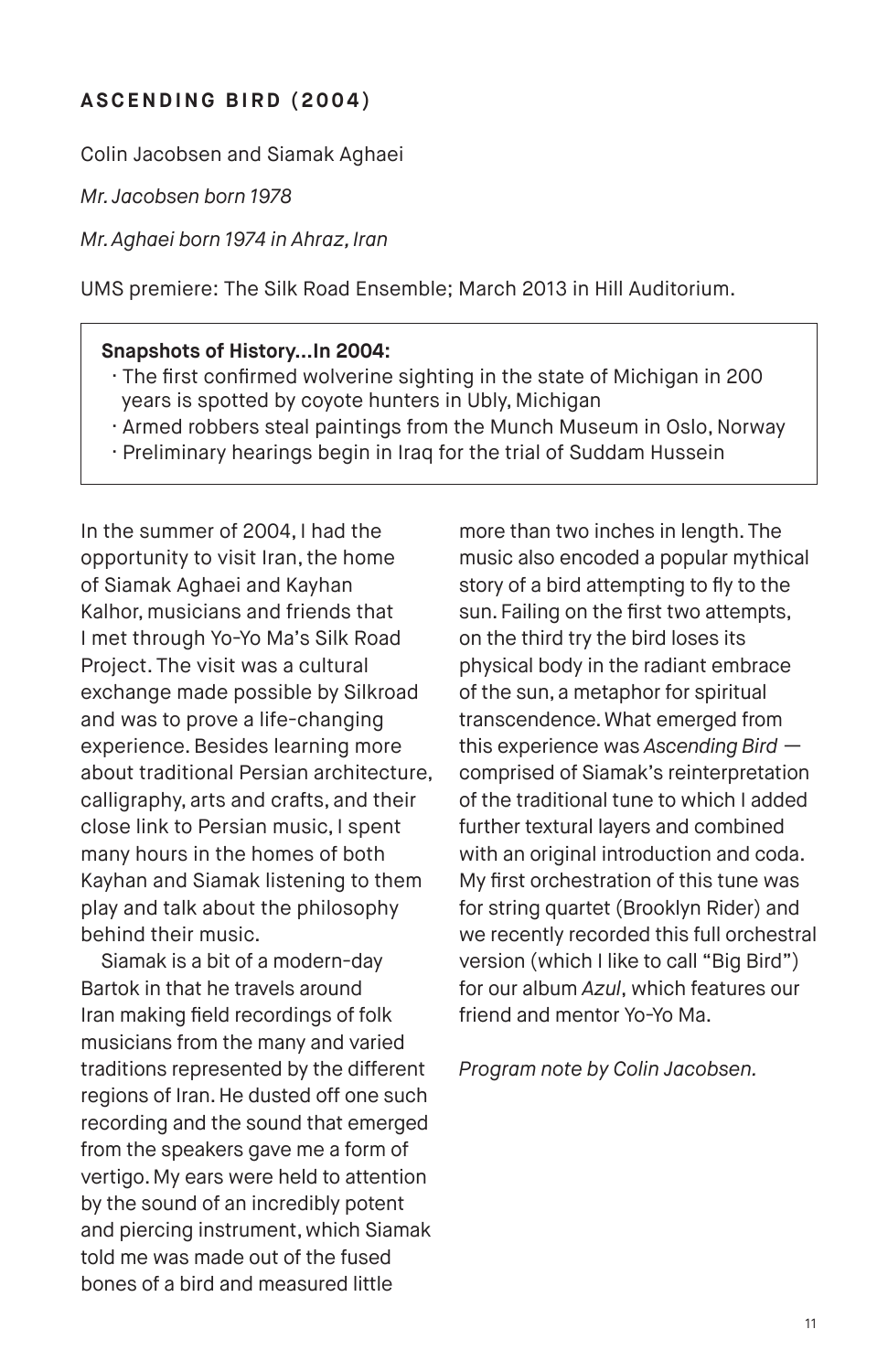## **ARTISTS**

**The Knights** are a collective of adventurous musicians dedicated to transforming the orchestral experience and eliminating barriers between audiences and music. Driven by an open-minded spirit of camaraderie and exploration, they inspire listeners with vibrant programs that encompass their roots in the classical tradition and passion for artistic discovery. Through adventurous programming, unbridled energy, and a collaborative musicmaking process, The Knights bring classical music to life in a way that surprises and inspires both new and longtime listeners.

Since their inception in New York City in the early 2000s, The Knights have challenged assumptions about orchestral music. The ensemble grew out of informal chamber music readings at the home of brothers Eric and Colin Jacobsen — now the group's artistic directors — and was incorporated as a non-profit organization in 2007. The 36 members of The Knights are graduates of the Juilliard School, the Curtis Institute of Music, and other leading music schools and conservatories. They are accomplished soloists, orchestral players, and chamber musicians as well as composers, singer-songwriters, and improvisers who bring a range of cultural influences to the group.

The Knights' notable accomplishments include a 2017 Grammy Award nomination for a recording with violinist Gil Shaham; a performance at Jazz at Lincoln Center's Rose Theater as part of the New York Philharmonic Biennial; a debut at Carnegie Hall in the New York premiere of Steven Stucky and Jeremy Denk's opera *The Classical Style*; a US tour with banjo virtuoso Béla Fleck; a European tour with soprano Dawn Upshaw, including the group's debut at Vienna's Musikverein; a

debut at the Kennedy Center as part of the inaugural SHIFT: A Festival of American Orchestras; frequent festival appearances at Ravinia, Caramoor, Big Ears, and Tanglewood; and nine years of free summer performances at Central Park's Naumburg Orchestral Concerts, Bryant Park, and BRIC's Celebrate Brooklyn! Festival in Prospect Park.

In recent years, The Knights have collaborated and toured with worldrenowned musicians including Yo-Yo Ma, Itzhak Perlman, Lise de la Salle, Joshua Redman, Silk Road virtuoso Siamak Aghaei, and pipa virtuoso Wu Man. The group has also collaborated with artists coming from a wide range of artistic disciplines including the Mark Morris Dance Group, visual artist Kevork Mourad, and Pulitzer Prize-winning poet Paul Muldoon. Their most recent album, *Azul*, featured the world-premiere recording of Osvaldo Golijov's work *Azul* with soloist Yo-Yo Ma.

The first mandolin soloist to be nominated for a classical Grammy Award, **Avi Avital** is one of the foremost ambassadors for his instrument. Passionate and "explosively charismatic" (*New York Times*) in live performance, he is a driving force behind the reinvigoration of the mandolin repertory. More than 90 contemporary compositions, 15 of them concertos, have been written for him, while his inspired re-imaginings of music for other instruments include the arrangements heard on his 2015 ECHO Klassik Awardwinning Deutsche Grammophon recording *Vivaldi*. Enhanced by his infectious spirit of adventure and the warm rapport he fosters with his audience, Mr. Avital's pathbreaking championship of his instrument is taking the mandolin center stage.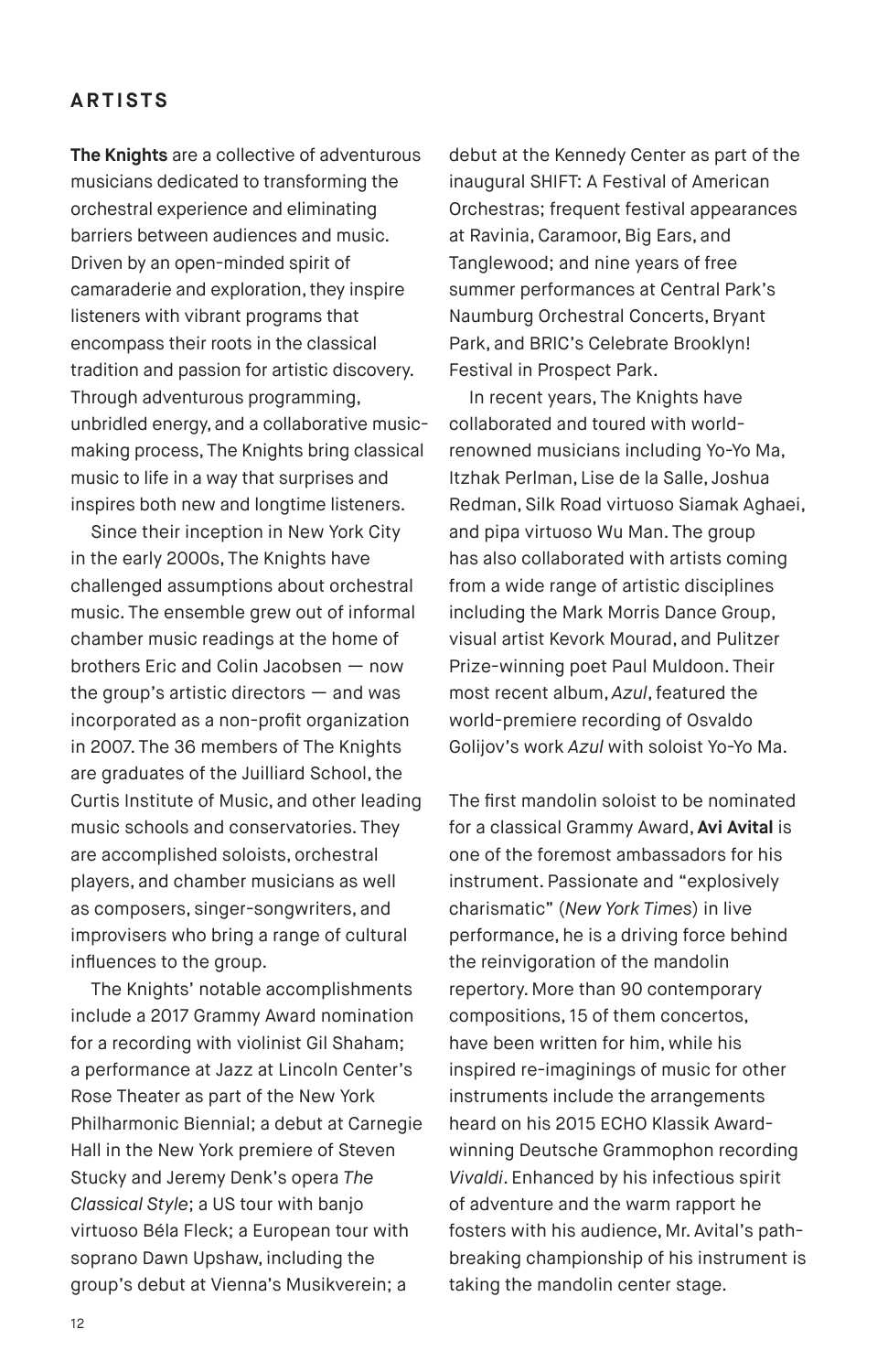Mr. Avital's unprecedented Grammy nomination honored his recording of Avner Dorman's *Mandolin Concerto*, a work he commissioned in 2006 with New York's Metropolis Ensemble under Andrew Cyr. As the first mandolin soloist to become an exclusive Deutsche Grammophon artist, he has made three recordings for the label to date, including *Vivaldi*, a 2012 album featuring his own Bach concerto transcriptions; and *Between Worlds* in 2014, a cross-genre chamber collection exploring the nexus between classical and traditional music. He won his first ECHO Klassik Award for his 2008 collaboration on SONY Classical with the David Orlowsky Trio.

Recent performance highlights include Beijing's National Centre for the Performing Arts, London's Wigmore and Royal Albert Halls, the Berlin Philharmonie, Zurich's Tonhalle, Barcelona's Palau de la Música Catalana, the Paris Philharmonie, and, with a live telecast on Arte, the Palais de Versailles. In spring 2016, Mr. Avital undertook an international tour with a program of arrangements for mandolin, accordion, and percussion drawn primarily from *Between Worlds*.

Mr. Avital has partnered leading artists in a variety of genres, including Dawn Upshaw, Andreas Scholl, Juan Diego Flórez, Giora Feidman, Ray Chen, David Greilsammer, Mahan Esfahani, Richard Galliano and Ksenija Sidorova, Itamar Doari, and the Enso and Danish String Quartets, as well as a host of international orchestras from the Mahler Chamber Orchestra to the Israel Philharmonic. He is also a favorite on the international festival circuit, having appeared at the Aspen, Salzburg, Tanglewood, Spoleto, Ravenna, and Verbier festivals.

The winner of the first-prize Doris and Mori Arkin Award at Israel's prestigious

Aviv Competitions in 2007, Mr. Avital is the first mandolinist in the history of the competition to be so honored.

Hailed as a "virtuoso" and "intensely soulful" by the *New York Times*, "spellbinding" by the *New Yorker* and for his "incredibly rich sound" by the CBC, clarinetist **Kinan Azmeh**'s utterly distinctive sound across a variety of musical genres is quickly gaining international recognition.

Born in Damascus, Syria, Mr. Azmeh was the first Arab to win the premier prize at the 1997 Nicolai Rubinstein International Competition in Moscow. He is a graduate of New York's Juilliard School as a student of Charles Neidich, and of both the Damascus High Institute of Music, where he studied with Shukry Sahwki, Nicolay Viovanof, and Anatoly Moratof; and Damascus University's School of Electrical Engineering. He earned his doctorate in music from the City University of New York in 2013.

Mr. Azmeh has appeared worldwide as a soloist, composer, and improviser. Notable appearances include Opera Bastille, Tchaikovsky Grand Hall, Carnegie Hall, Alice Tully Hall, the UN General Assembly, Royal Albert Hall, Teatro Colon, der Philharmonie, the Library of Congress, Kennedy Center, the Mozarteum, and the Damascus Opera House for its opening concert in his native Syria.

As a soloist Mr. Azmeh has appeared with the Bavarian Radio Orchestra, West-Eastern Divan Orchestra, NDR Big-Band, Kiev Camerata, The Knights, the Izmir State Opera Orchestra, Corasara Orchestra, Osnabruck Symphony, Morgenland Festival Orchestra, Qatar Philharmonic, New Juilliard Ensemble, and the Syrian Symphony Orchestra. He has shared the stage with Yo-Yo Ma, Marcel Khalife, Aynur, Daniel Barenboim, Jivan Gasparian, Zakir Hussain,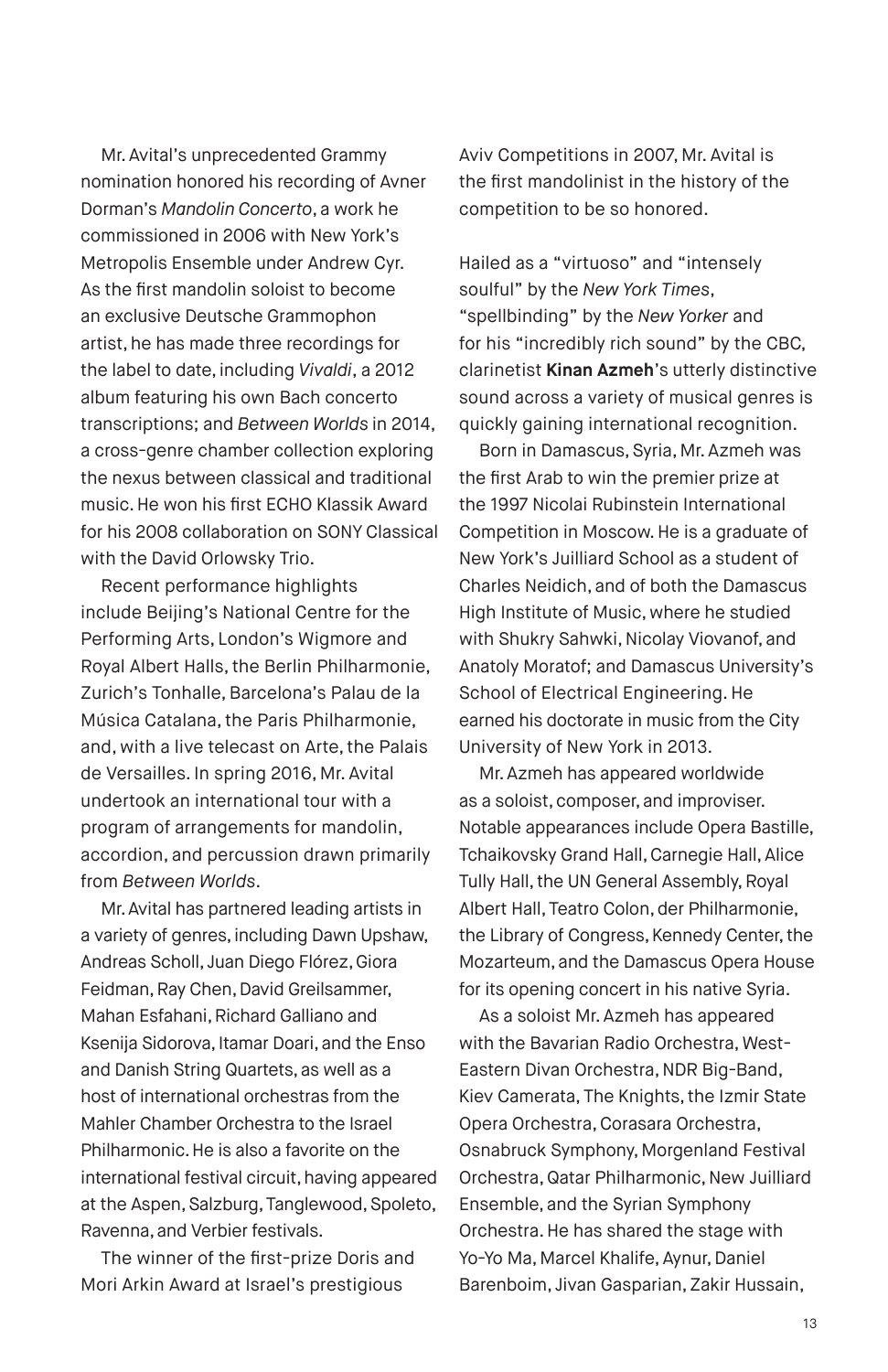Francois Rabbath, Simon Shaheen, Solhi-al-Wadi, Calefax Reed Quintet, and members of the Berlin Philharmonic Orchestra.

Mr. Azmeh's compositions include several solo, orchestra, and chamber music works as well as pieces for film, live illustration, and electronics. His discography comprises three albums with his ensemble Hewar, several soundtracks for film and dance, a duo album with pianist Dinuk Wijeratne, and a recent album with his New York Arabic/jazz quartet. He serves as artistic director of the Damascus Festival Chamber Music Ensemble, with whom he released an album of new contemporary Syrian chamber music written especially for the ensemble by various composers. He is also a frequent guest faculty at the Apple Hill Center for Chamber Music and is on the advisory board of the Nova Scotia Youth Orchestra. He is a member of Yo-Yo Ma's Silk Road Ensemble.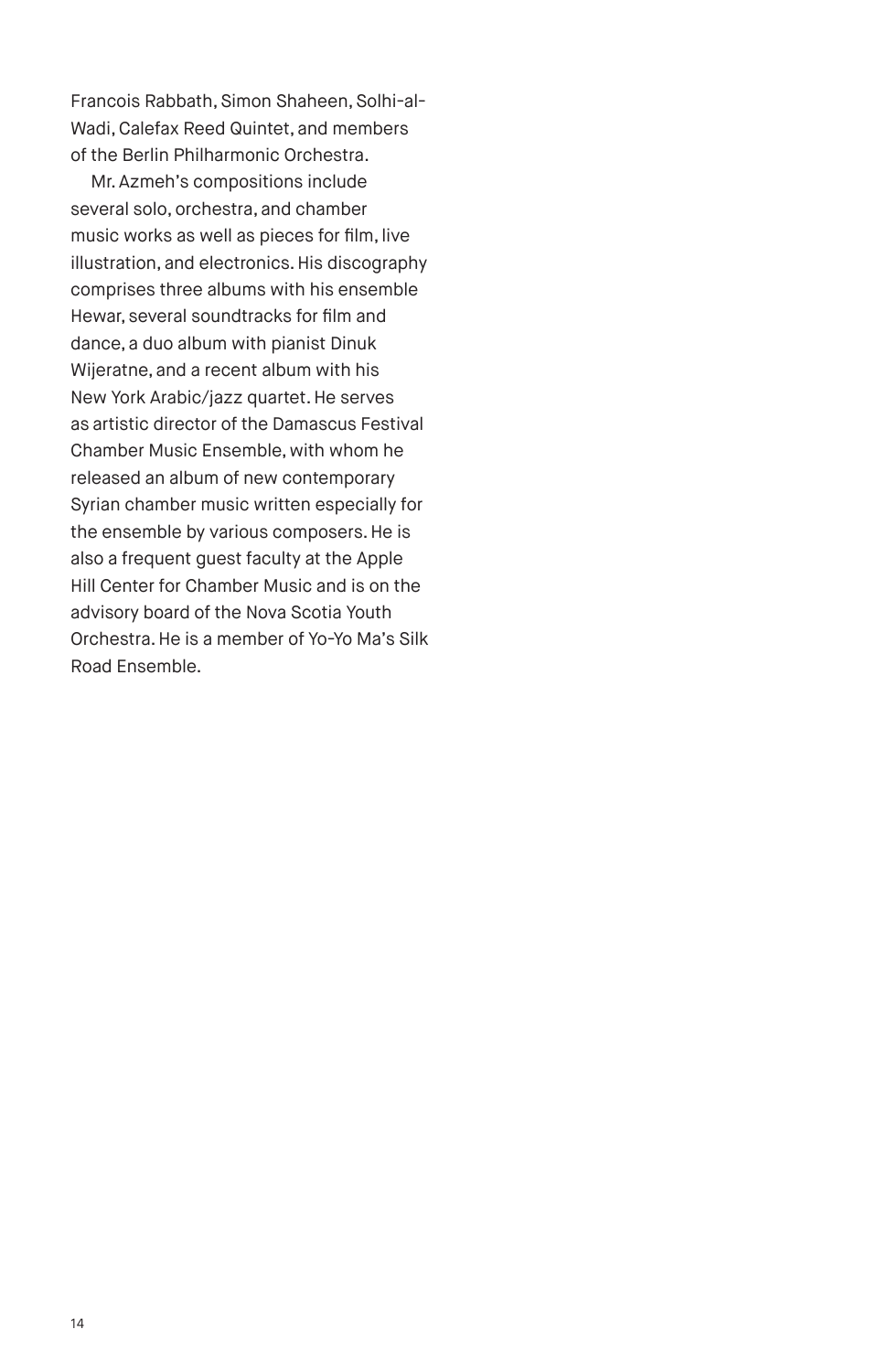#### **THE KNIGHTS**

Colin Jacobsen and Eric Jacobsen / *Artistic Directors*

**Violins**

Colin Jacobsen Guillaume Pirard Christina Courtin Emily Daggett Smith Amie Weiss Sally Koo

**Violas**

Miranda Sielaff Mario Gotoh Alissa Smith

**Cellos** Caitlin Sullivan Paul Wiancko

**Bass** Shawn Conley

**Flute** Alex Sopp

**Percussion** Jeremy Smith

# **UMS ARCHIVES**

UMS welcomes **The Knights** and **Avi Avital** as they make their UMS debuts this afternoon. This afternoon's performance marks **Kinan Azmeh**'s second appearance under UMS auspices, following his UMS debut in January 2009 in performances of his original composition *The Epic of Gilgamesh* with artist Kevork Mourad at the Biomedical Sciences Research Building Auditorium. This afternoon's performance marks **Colin Jacobsen**'s fifth UMS appearance, following his UMS debut in March 2009 with the Silk Road Ensemble and Yo-Yo Ma at Hill Auditorium. He most recently appeared at UMS in November 2013 at Rackham Auditorium with his quartet, Brooklyn Rider, and guest banjo soloist Béla Fleck.